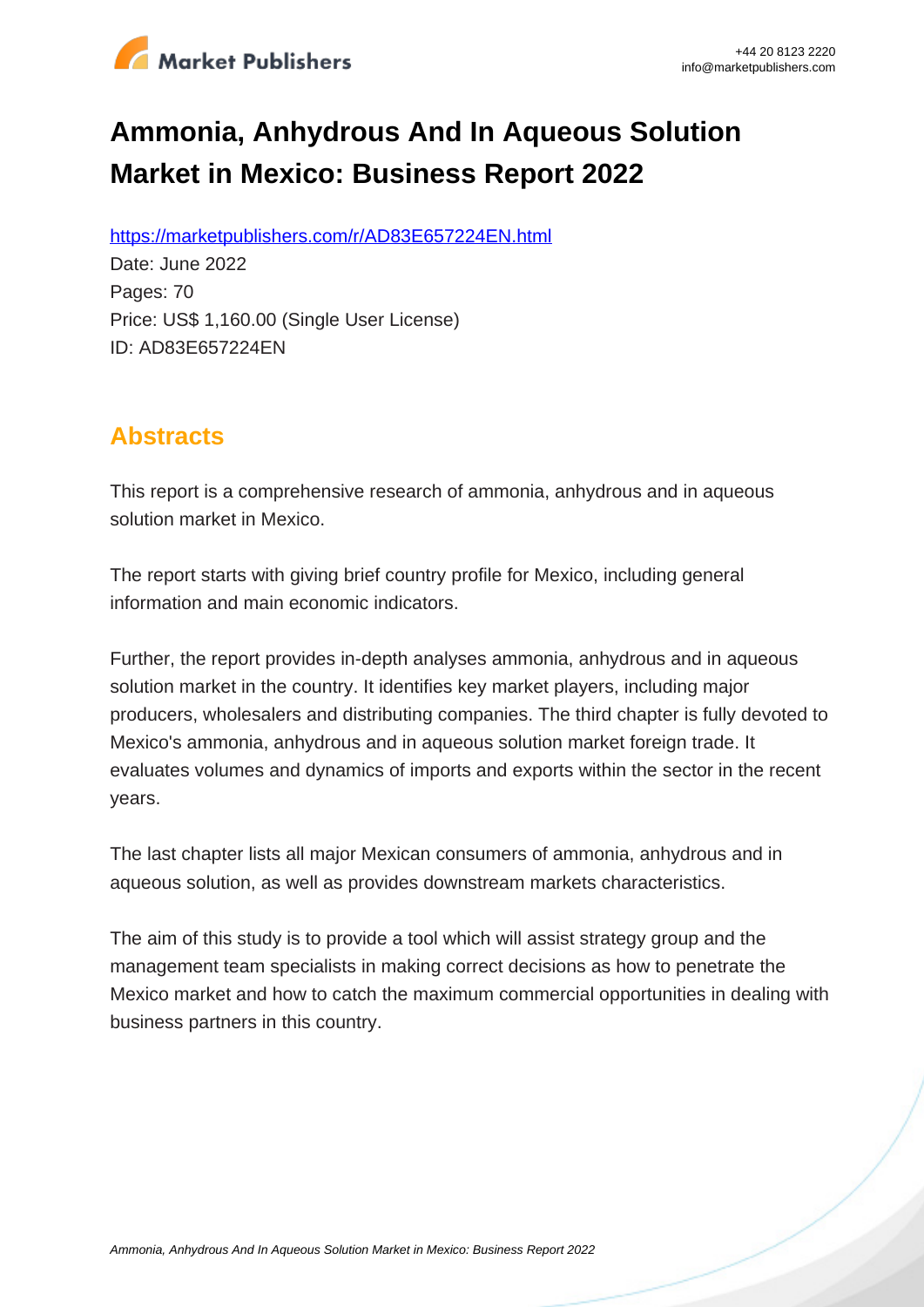

## **Contents**

#### **1. MEXICO PESTEL ANALYSIS**

- 1.1. Political Factors
- 1.2. Economic Factors
- 1.3. Social Factors
- 1.4. Technological Factors
- 1.5. Environmental Factors
- 1.6. Legal Factors

#### **2. AMMONIA MARKET IN MEXICO**

- 2.1. Overview of ammonia market
- 2.2. Producers of ammonia, including contact details and product range
	- 2.2.1. Producers of anhydrous ammonia
	- 2.2.2. Producers of ammonia in aqueous solution

#### **3. MEXICO'S FOREIGN TRADE IN AMMONIA**

- 3.1. Export and import of anhydrous ammonia: volume, structure, dynamics
- 3.2. Export and import of ammonia in aqueous solution

#### **4. MAJOR WHOLESALERS AND TRADING COMPANIES IN MEXICO**

#### **5. AMMONIA CONSUMERS IN MEXICAN MARKET**

## 5.1. Downstream markets of Ammonia, Anhydrous And In Aqueous Solution in Mexico

5.2. Ammonia, Anhydrous And In Aqueous Solution consumers in Mexico

Please note that Ammonia, Anhydrous And In Aqueous Solution Market in Mexico: Business Report 2022 is a half ready publication. It only requires updating with the help of new data that are constantly retrieved from Publisher's databases and other sources. This updating process takes 3-5 business days after order is placed. Thus, our clients always obtain a revised and updated version of each report. Please also note that we do not charge for such an updating procedure. BAC Reports has information for more than 25,000 different products available but it is impossible to have all reports updated immediately. That is why it takes 3-5 days to update a report after an order is received.